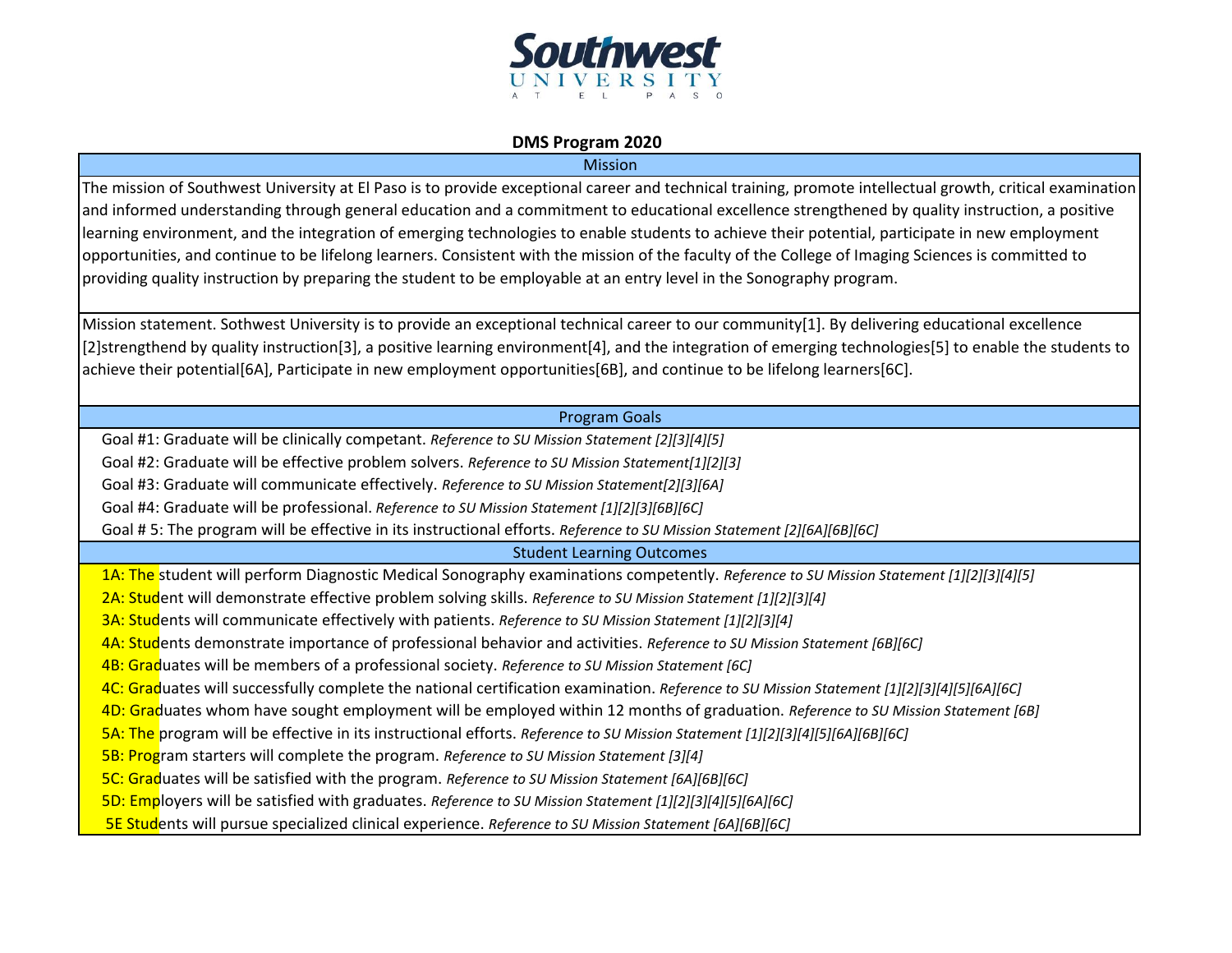

| Goal #1: Graduate will be clinically competent. Reference to SU Mission Statement [1][2][3][4][5]                         |                                                                                                                                                    |                                                                                             |                   |                             |                |  |  |
|---------------------------------------------------------------------------------------------------------------------------|----------------------------------------------------------------------------------------------------------------------------------------------------|---------------------------------------------------------------------------------------------|-------------------|-----------------------------|----------------|--|--|
| <b>Outcome</b>                                                                                                            | <b>Benchmark</b>                                                                                                                                   | <b>Assessment Instrument</b>                                                                | <b>Time Frame</b> | <b>Person Responsible</b>   | <b>Results</b> |  |  |
| 1A: The student will<br>perform Diagnostic<br>Sonographic examinations<br>competently.                                    | Of the returned graduates'<br>survey, the overall rating of<br>graduates' overall<br>preparation level will be 4 on<br>a scale of 1-5 Likert Scale | <b>Employer Survey using</b><br>the Likert Scale                                            | Annually          | Program Director            | 5.00           |  |  |
|                                                                                                                           | Outcome 1A Results : MET. (Reference to SU Mission Statement [1][2][3][4][5]                                                                       |                                                                                             |                   |                             |                |  |  |
| Goal # 2 Graduates will be effective problem solvers. Reference to SU Mission Statement[1][2][3]                          |                                                                                                                                                    |                                                                                             |                   |                             |                |  |  |
| <b>Outcome</b>                                                                                                            | <b>Benchmark</b>                                                                                                                                   | <b>Assessment Instrument</b>                                                                | <b>Time Frame</b> | <b>Person Responsible</b>   | <b>Results</b> |  |  |
| 2A: Student will<br>demonstrate effective<br>problem solving skills.<br>Reference to SU Mission<br>Statement [1][2][3][4] | Students will pass the skill<br>assessment per clinical<br>term with a score of 4 or<br>greater on a scale of 1-6.                                 | Midterm and Finals<br><b>Performance Evaluation</b><br>form questions 2.3.8.9.10<br>and 16. | Annually          | <b>Clinical Coordinator</b> | 5.27           |  |  |
| Outcome 2A Results: Met. Reference to SU Mission Statement [1][2][3][4]                                                   |                                                                                                                                                    |                                                                                             |                   |                             |                |  |  |
| Goal #3 Graduates will communicate effectively. Reference to SU Mission Statement[2][3][6A]                               |                                                                                                                                                    |                                                                                             |                   |                             |                |  |  |
| <b>Outcome</b>                                                                                                            | <b>Benchmark</b>                                                                                                                                   | <b>Assessment Instrument</b>                                                                | <b>Time Frame</b> | <b>Person Responsible</b>   | <b>Results</b> |  |  |
| Outcome 3A: Students<br>will communicate<br>effectively with patients                                                     | Students will pass the<br>skill assessment with a<br>score of 4 on a scale of<br>$1-6.$                                                            | Midterm and Finals<br><b>Performance Evaluation</b><br>form questions 6 and 7               | Annually          | <b>Clinical Coordinator</b> | 5.53           |  |  |
| Outcome 3A Results: Met, Reference to SU Mission Statement [1][2][3][4]                                                   |                                                                                                                                                    |                                                                                             |                   |                             |                |  |  |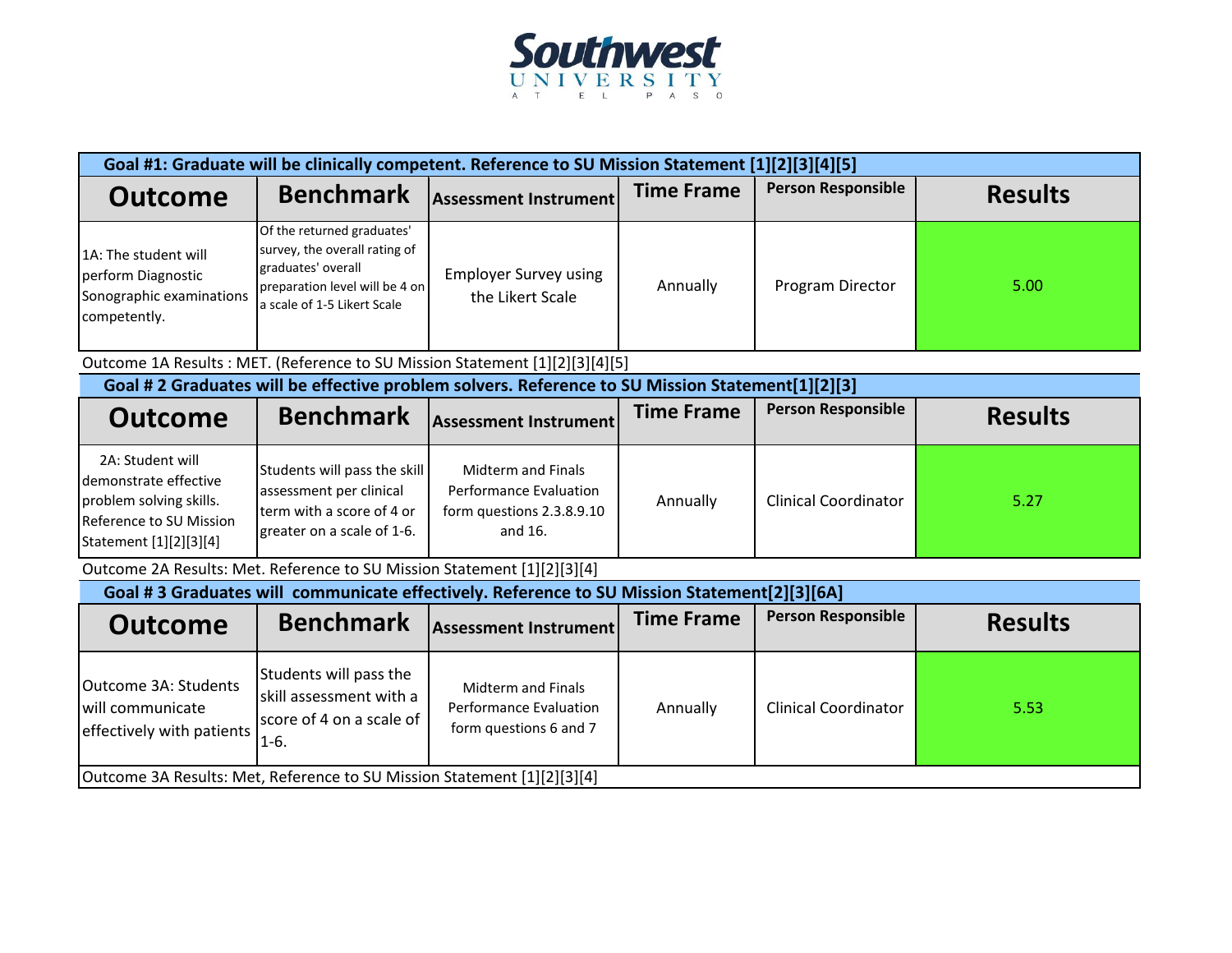

| Goal #4: Graduate will be professional. Reference to SU Mission Statement [1][2][3][6B][6C]                                                                            |                                                                                                                             |                                                                                                                     |                   |                             |                   |  |
|------------------------------------------------------------------------------------------------------------------------------------------------------------------------|-----------------------------------------------------------------------------------------------------------------------------|---------------------------------------------------------------------------------------------------------------------|-------------------|-----------------------------|-------------------|--|
| <b>Outcome</b>                                                                                                                                                         | <b>Benchmark</b>                                                                                                            | <b>Assessment Instrument</b>                                                                                        | <b>Time Frame</b> | <b>Person Responsible</b>   | <b>Results</b>    |  |
| 4A: Students will<br>demonstrate importance<br>of professional behavior<br>and activities                                                                              | Students will achieve an<br>overall average of 4 on a<br>scale of 1-6 on professional<br>assessment.                        | <b>Midterm and Finals</b><br><b>Performance Evaluation</b><br>form questions 10, 11, and<br>16.                     | Annually          | <b>Clinical Coordinator</b> | 5.37              |  |
| Outcome 4A Results: Met. (Reference to SU Mission Statement [6B][6C])                                                                                                  |                                                                                                                             |                                                                                                                     |                   |                             |                   |  |
| 4B Graduates will be<br>Members of a professional<br>society.                                                                                                          | 75% of Graduates will Join<br>local or state Imaging Society<br>or maintain national<br>certification                       | <b>Texas Society of Radiologic</b><br>Technologist Database and/or<br>Society of Diagnostic Medical<br>Sonographers | Annually          | Program Director            | 83%               |  |
| Outcome 4B results: Met: (Reference to SU Mission Statement [6C])                                                                                                      |                                                                                                                             |                                                                                                                     |                   |                             |                   |  |
| 4C Graduates will<br>successfully complete the<br>national certification<br>examination.                                                                               | 75% of students will pass the<br>National certification exam<br>within 6 months of<br>graduation on their first<br>attempt. | <b>National certification exam</b>                                                                                  | Annually          | Program Director            | 83%               |  |
| Outcome 4C Results: Met. (Reference to SU Mission Statement [1][2][3][4][5][6A][6C])                                                                                   |                                                                                                                             |                                                                                                                     |                   |                             |                   |  |
| 4D: Graduates whom have<br>sought employment will be<br>employed within 12 months<br>of graduation                                                                     | 75% of Graduates whom<br>have sought employment<br>will be employed within 12<br>months of graduation                       | <b>Job Placement Database</b>                                                                                       | Annually          | Job Placement team          | $3$ of $5 = 60\%$ |  |
| [68] Outcome 4D Results: Not Met. One student did not seek employment. COVID 19 impacted entire area reducing job availability. Reference to SU Mission Statement [6B] |                                                                                                                             |                                                                                                                     |                   |                             |                   |  |